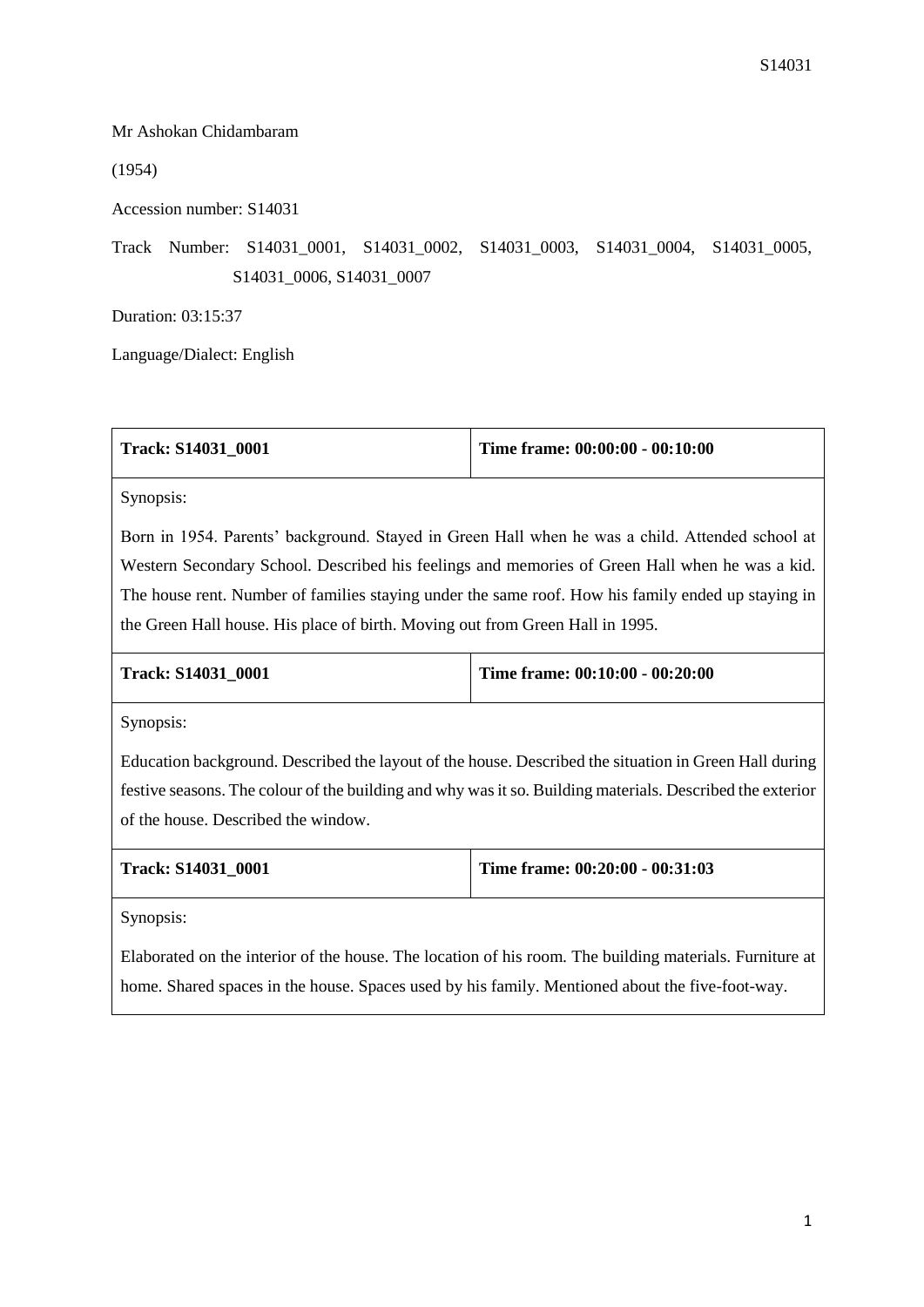| <b>Track: S14031 0002</b> | Time frame: $00:00:00 - 00:10:09$ |
|---------------------------|-----------------------------------|
|                           |                                   |

Synopsis:

How he used the five-foot-way. Mentioned his uncle breaking the stone of five-foot-way. The other function of the house. The toilet system. Mentioned his uncle who allowed some Chinese carpenters to utilize their space for free in exchange of some house repairing work when in need. His daily routine. The house cleaning job.

| Track: S14031 0002 | Time frame: $00:10:09 - 00:22:06$ |
|--------------------|-----------------------------------|
|                    |                                   |

Synopsis:

Spaces used at home. Leisure activities when staying in Green Hall, which included movie watching, swimming, football playing at Dewan Sri Pinang. Places accessible by tram. Described daily routine during schooling period.

| <b>Track: S14031 0002</b> | Time frame: $00:22:06 - 00:31:03$ |
|---------------------------|-----------------------------------|
|                           |                                   |

Synopsis:

Continued to describe daily routine. His favourite space at home. Materials used for rooms division. Described watching television at other people's houses as his uncle refused to buy one at home.

| <b>Track: S14031 0003</b> | Time frame: $00:00:00 - 00:10:29$ |
|---------------------------|-----------------------------------|
|                           |                                   |

Synopsis:

The education opportunities when he was a student. Maintenance done in the house. Described the rat problem and how to deal with it. Mentioned prayers done during Deepavali. Described food that was sold nearby.

| <b>Track: S14031 0003</b> | Time frame: $00:10:29 - 00:20:29$ |
|---------------------------|-----------------------------------|
|                           |                                   |

Synopsis:

Continued to describe about food sold nearby. Description about a marble cockerel which was placed on top of the house but was stolen, and later returned to them. Believed that the Green Hall house was built following the *feng shui*, making it very peaceful. Why they kept the door opened at all times. Places to sleep and the bedding.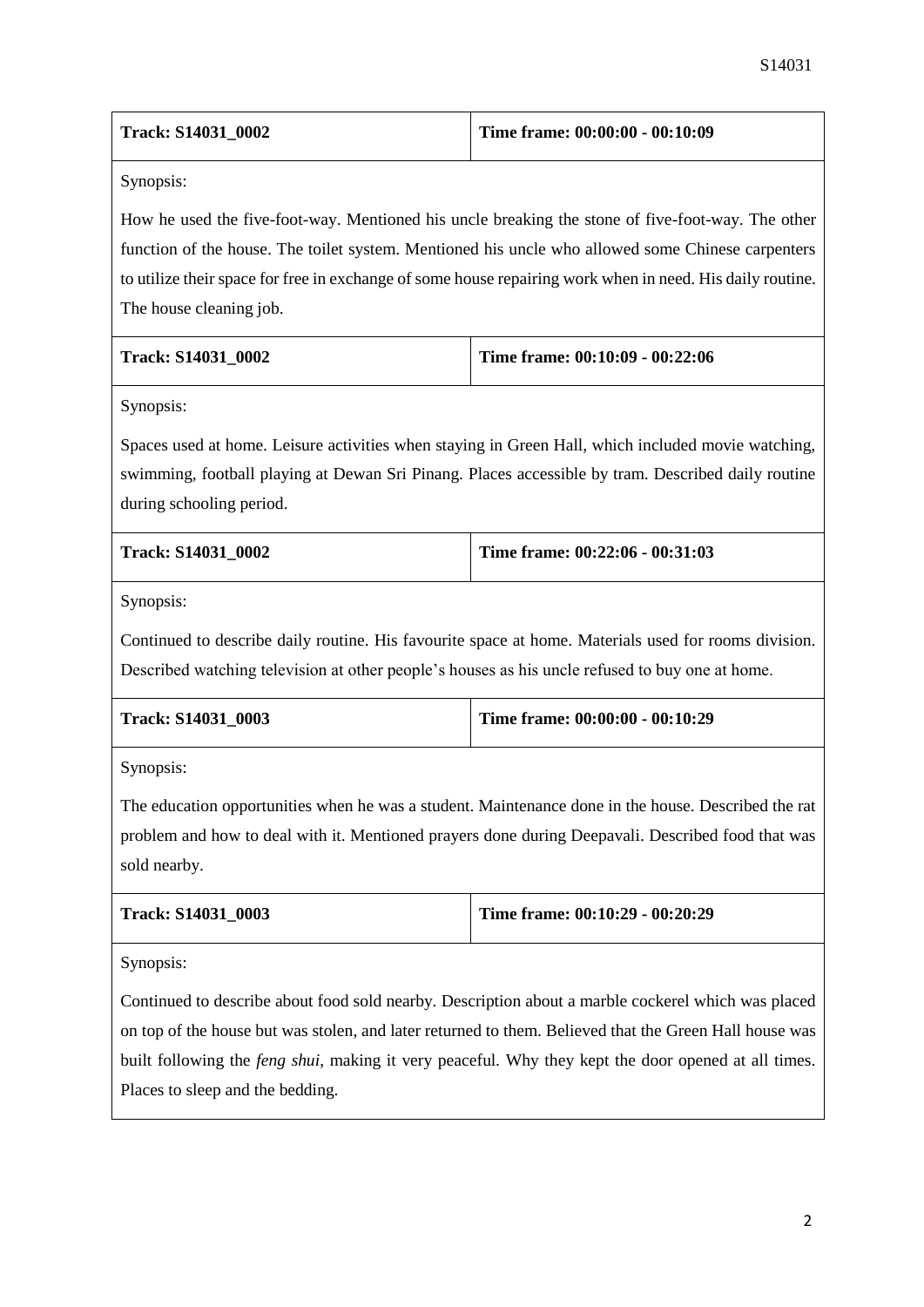| Track: S14031_0003 | Time frame: $00:20:29 - 00:31:03$ |
|--------------------|-----------------------------------|
|                    |                                   |

Synopsis:

Continued in the description of his bedding. The house cleaning task division among family members. Described his four years old birthday celebration. Food prepared during birthday celebration. Why his birthday celebration was ceased after the age of 13. Described Deepavali celebration.

| <b>Track: S14031 0004</b> | Time frame: $00:00:00 - 00:11:22$ |
|---------------------------|-----------------------------------|
|                           |                                   |

Synopsis:

Described Chinese New Year celebration. The reason of his mother's moving out from Green Hall after his father's passing. His working career. Described daily routine when he started working.

| <b>Track: S14031 0004</b> | Time frame: $00:11:22 - 00:18:43$ |
|---------------------------|-----------------------------------|
|                           |                                   |

Synopsis:

His feelings for Green Hall. Furniture that he took along when moving from Green Hall to Gelugor. Got married in 1985. Bought a house in McCallum and shifted there in 1995. Challenges to get a property in George Town.

| <b>Track: S14031 0005</b> | Time frame: $00:00:00 - 00:10:00$ |
|---------------------------|-----------------------------------|
|                           |                                   |

Synopsis:

Described his family relationship with a Chinese carpenter who stayed with them. Mentioned the particularity of the 27 Green Hall house which had a cockerel placed on top. Celebration took place in Green Hall. Mentioned his uncle who got married while staying in Green Hall.

| <b>Track: S14031 0005</b> | Time frame: $00:10:07 - 00:20:45$ |
|---------------------------|-----------------------------------|
|                           |                                   |

Synopsis:

Described going to his uncle's wedding when he was 9 years old. Described playing football in where the Dewan Sri Penang is currently standing. Described playing badminton nearby Green Hall, where the SEGi College is currently located. Elaborated on Queen Elizabeth's coming to Penang in 1982. Mentioned the first bike purchased in 1977.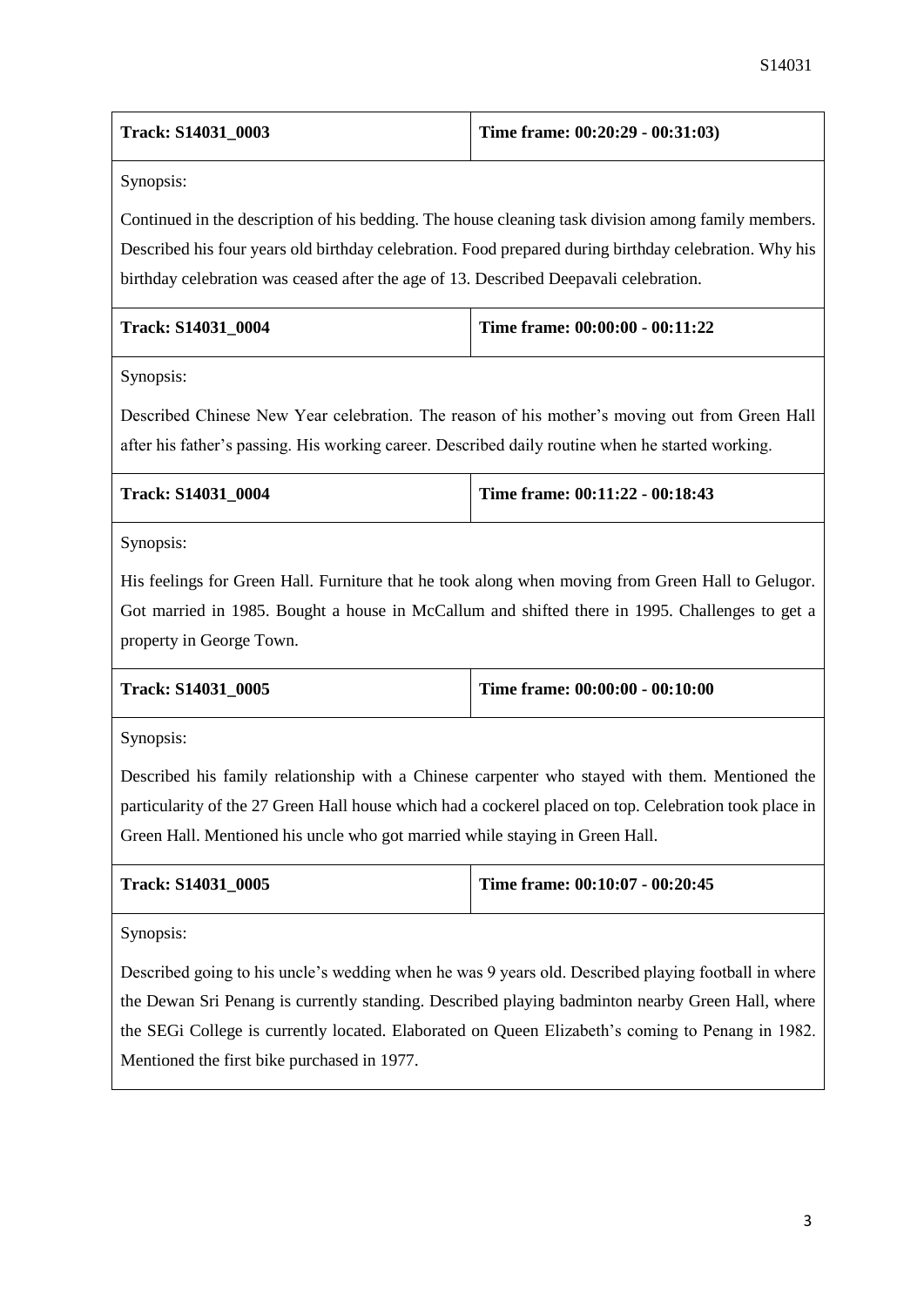| <b>Track: S14031 0005</b> | Time frame: $00:20:45 - 00:31:03$ |
|---------------------------|-----------------------------------|
|---------------------------|-----------------------------------|

Synopsis:

Place to park his bike at home. Mentioned the ritual performed when he first bought the bike. Place to wash his bike at home. Described the passing of a bakery man at home. Described his father's funeral.

| <b>Track: S14031 0006</b> | Time frame: $00:00:00 - 00:10:46$ |
|---------------------------|-----------------------------------|
|                           |                                   |

Synopsis:

Described other funeral taken place at 27 Green Hall. Place to cook. Described the stove used in the past. Change in the kitchenware used beginning 1973. His opinion on the Hartal incident. Described the May 13, 1969 incident.

| <b>Track: S14031 0006</b> | Time frame: $00:10:46 - 00:20:03$ |
|---------------------------|-----------------------------------|
|                           |                                   |

Synopsis:

Elaborated on the daily life during curfew period. Recalled travelling to Johor to remove things from the old house back to Penang during curfew period. Described the impact of the repeal of Rent Control Act and his feelings on it.

| <b>Track: S14031 0006</b> | Time frame: $00:20:03 - 00:31:03$ |
|---------------------------|-----------------------------------|
|                           |                                   |

Synopsis:

Continued to describe his feelings on the repeal of Rent Control Act. The place shifting of the 27 Green Hall families when Rent Control Act was lifted. Described an earth tremor incident experienced in 1966.

| <b>Track: S14031 0007</b> | Time frame: $00:00:00 - 00:10:37$ |
|---------------------------|-----------------------------------|
|                           |                                   |

Synopsis:

Recalled staying in Green Hall when the Indonesia Confrontation happened. His life principles. His memory of Green Hall. His life events which happened in the house. Described his daughter's naming ceremony.